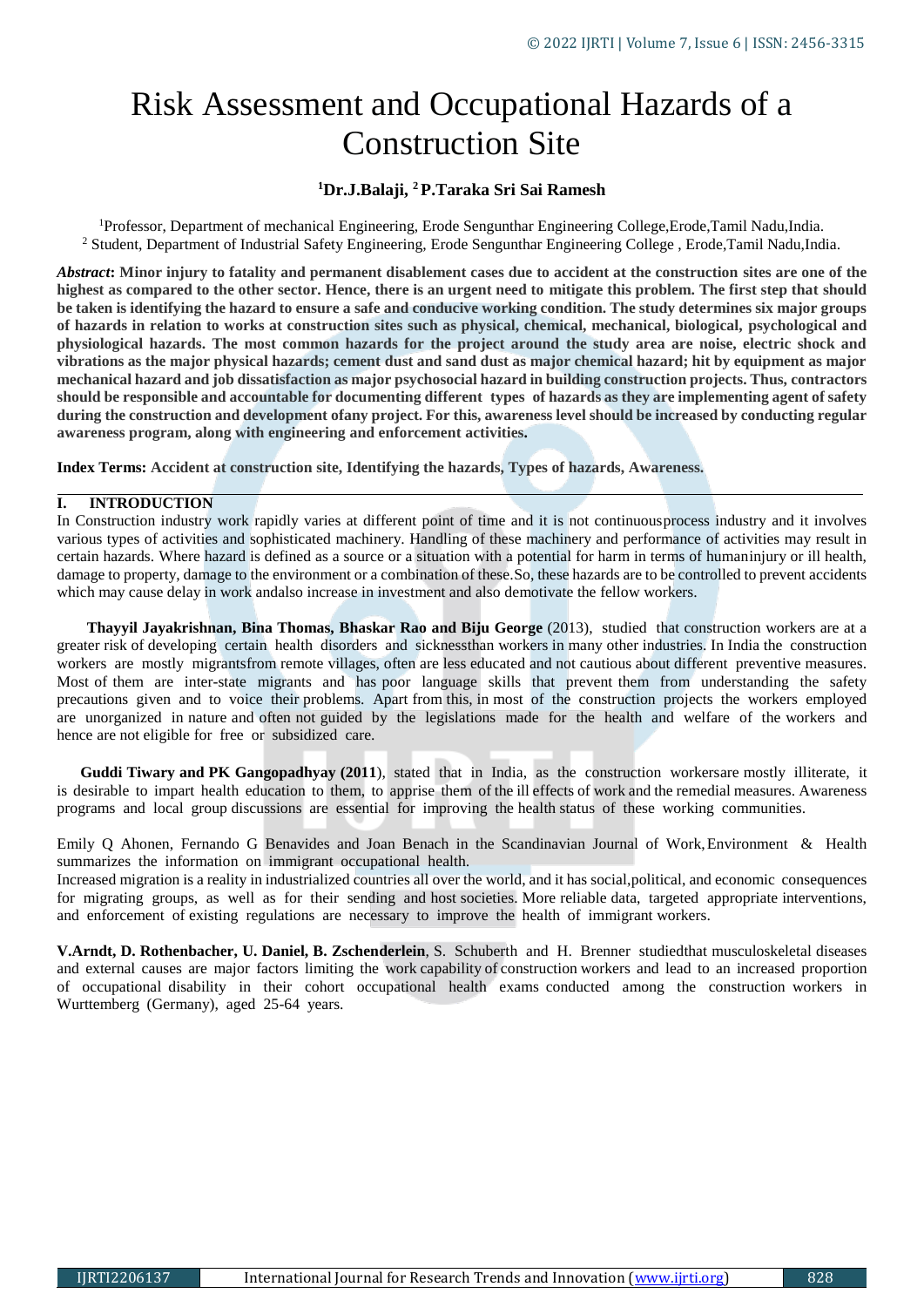# **II.OCCUPATIONAL HAZARDS AT CONSTRUCTION SITE**

Physical Hazards in Construction

- $\begin{array}{cc}\n\bullet & \text{Noise} \\
\bullet & \text{Tempes}\n\end{array}$
- Temperature extremes
- $\rightarrow$  Vibration
- Radiation





Protection Against Physical Hazards

| <b>Hazard</b>      | <b>Engineering Controls</b>                        | <b>Administrative Controls</b>                 | <b>PPE</b>                               |  |
|--------------------|----------------------------------------------------|------------------------------------------------|------------------------------------------|--|
| <b>Temperature</b> | Heaters; AC; windshields;<br>ventilation           | <b>Water: Rest: Shade</b>                      | Hoods; cooling vests; hard<br>hat liners |  |
| <b>Vibration</b>   | <b>Vibration reduction</b><br>equipment            | Train not to grip too tightly;<br>Job rotation | <b>Anti-vibration gloves</b>             |  |
| <b>Noise</b>       | Silencers; mufflers;<br>enclosures; sound barriers | Increase distance between<br>source and worker | Ear plugs; muffs                         |  |

### **Chemical Hazards in Construction**

**Routes of Entry**

|         | Breathed in (Most common route)<br><b>Inhalation:</b> |
|---------|-------------------------------------------------------|
|         | Swallowing via eating or drinking<br>Ingestion:       |
|         | Drawn through skin or eye surface<br>Absorption:      |
| Downey, | <b>Punctures through skin</b><br>Injection:           |

| <b>Exposure Condition</b> |                              | <b>Exposure</b>                         | <b>Example</b>                            |
|---------------------------|------------------------------|-----------------------------------------|-------------------------------------------|
| <b>ACUTE</b>              | Immediate                    | Short-term, high concentration          | $H2S$ exposure within a<br>confined space |
| <b>CHRONIC</b>            | Delayed; generally for years | Continuous; for long periods of<br>time | Asbestosis                                |

**Health Effects**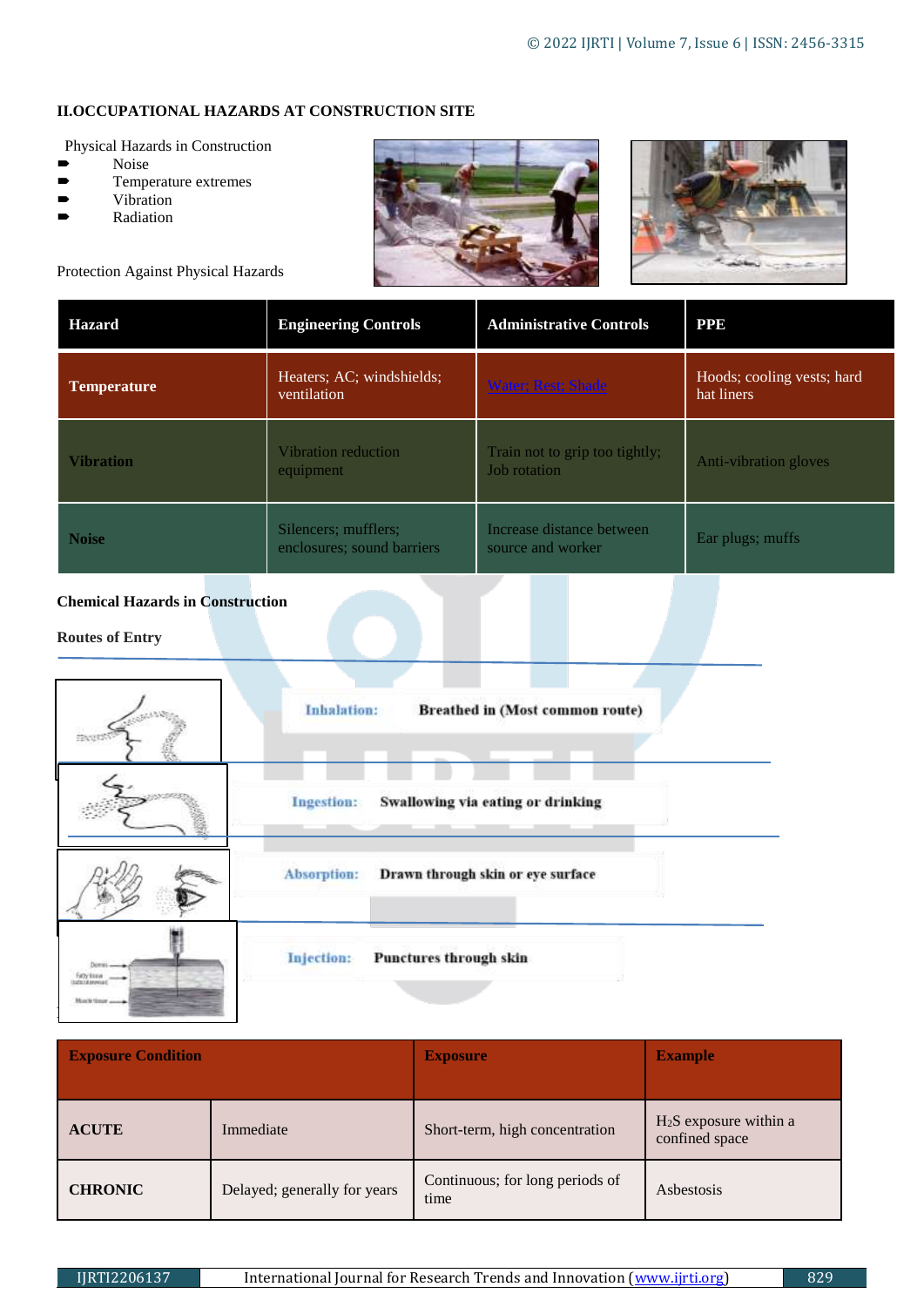| <b>Chemical Hazard Protection</b>  |          |
|------------------------------------|----------|
| <b>Engineering</b>                 |          |
| Ventilation (local/general)        | Chemical |
| Process and equipment modification |          |
| Isolation/automation               |          |
| Administrative                     |          |
| Monitor/measure exposure levels    |          |
| Inspections and maintenance        |          |
| Develop SOPs                       |          |
| <b>PPE</b>                         |          |
| Respirators                        |          |
| Gloves                             |          |
| Safety glasses                     |          |
| Protective clothing                |          |

#### **Biological Hazards in Construction**







#### **Effects of Exposure to Biological Hazards Mild**

| ітна              |
|-------------------|
| Allergic reaction |
| <b>Serious</b>    |
| <b>Tetanus</b>    |
| Swine Flu         |
| <b>SARS</b>       |
| Avian Flu         |
| <b>West Nile</b>  |
| Lyme Disease      |
|                   |

# **Chronic/Terminal**

- HIV
- $\blacksquare$  Hepatitis B & C

# **Protection Against Biological Hazards**

- Practice precaution with:<br>
Blood<br>
Bodily fluids<br>
Animals<br>
Insects<br>
Personal hygiene<br>
Proper first aid<br>
Cuts/Scratches<br>
Proper PPE<br>
Vaccinations schedule
- Blood
- Bodily fluids
- Animals
- Insects
- Personal hygiene
- Proper first aid
- Cuts/Scratches
- Proper PPE
- Vaccinations schedule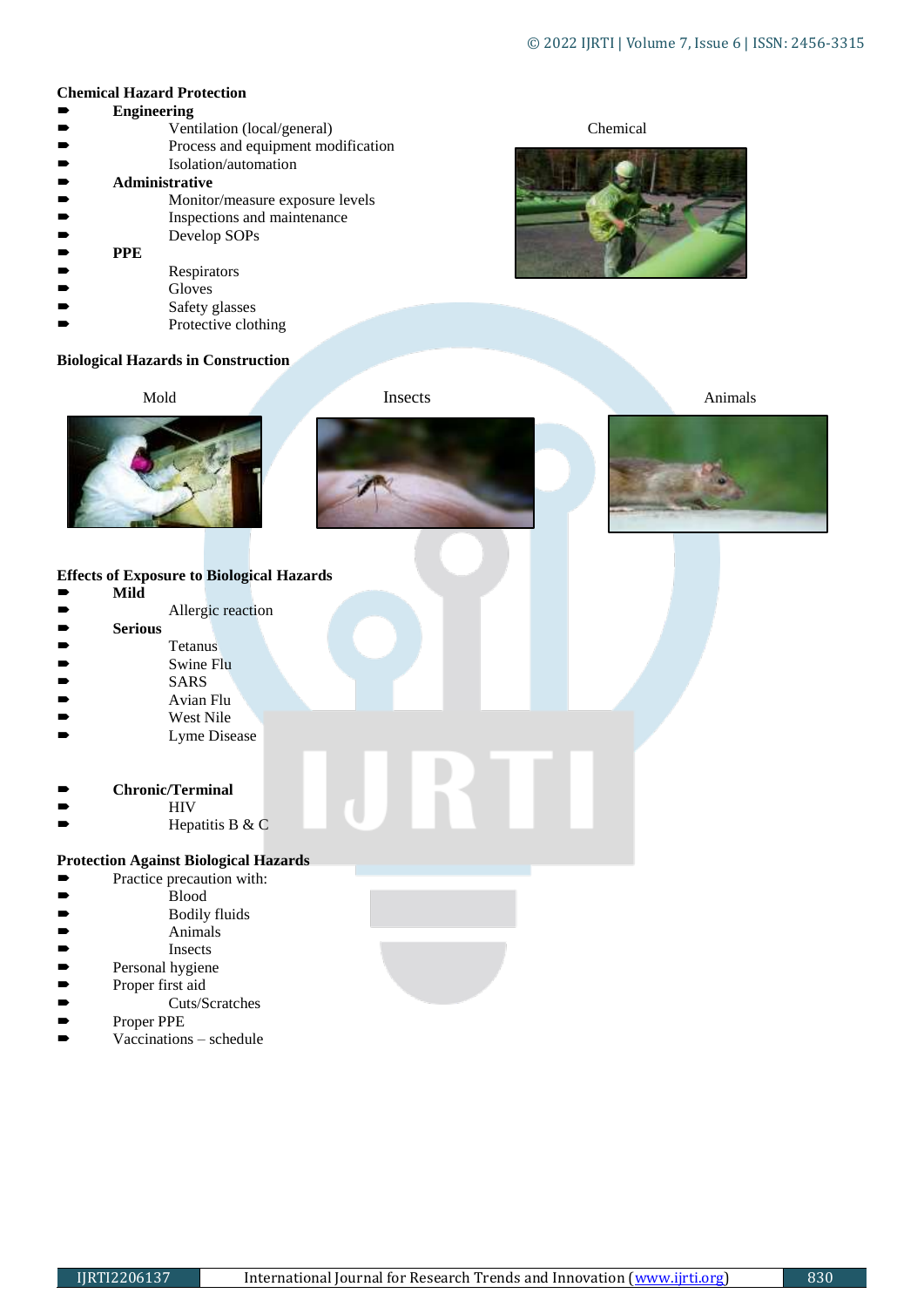# **Ergonomic Hazards in Construction**

Lifting and pushing

- Heavy
- Awkward
- **Repetitive**
- Awkward grips and postures
- Reaching<br>Bullsing wro
- $\bullet$  Using wrong tool or using tool improperly  $\bullet$  Using excessive force
- Using excessive force
- Overexertion

## **Effects of Exposure to Ergonomic Hazards**





### **Musculoskeletal Disorders (MSDs)**

| Mild           |                                            |
|----------------|--------------------------------------------|
|                | Joint pain                                 |
|                | <b>Swelling</b>                            |
|                | <b>Sciatica</b>                            |
|                | <b>Acute lower back pain</b>               |
| <b>Serious</b> |                                            |
|                | <b>Epicondylitis (Tennis Elbow)</b>        |
|                | <b>Raynaud's Phenomenon (White finger)</b> |
|                | <b>Thoracic Outlet Syndrome</b>            |
|                | <b>Carpal Tunnel Syndrome</b>              |
|                | Chronic lower back pain                    |
|                | <b>Tears (Rotator cuff is common)</b>      |
|                |                                            |



**Protection Against Ergonomic Hazards**

|  | Use ergonomically designed tools |  |  |
|--|----------------------------------|--|--|
|--|----------------------------------|--|--|

- **Use correct work practices**
- **Proper lifting techniques**
- **Work station setup**
- **Ask for help when handling:**
- **Heavy loads**
- **Bulky/Awkward materials**
- **Proper PPE**

# **III. HAZARD IDENTIFICATION TECHNIQUES**

The employer shall develop a hazard identification and assessment methodology taking intoaccount the following documents and information -

- i. Hazardous occurrence investigation reports;
- ii. First aid records and minor injury records;
- iii. Work place health protection programs;
- iv. Results of work place inspections;
- v. Employee complaints and comments;
- vi. Any government or employer reports, studies and tests concerning the health and safety ofemployees.
- vii. Reports made under the regulation of Occupational Safety and Health Act, 1994
- viii. The record of hazardous substances; and
- ix. Other relevant information.

# **IV. RISK ASSESSMENT & RISK MATRIX**

Risk can be presented in variety of waysto communicate the results of analysisto makedecisionon risk control. For risk analysis that uses likelihood and severity in qualitativemethod, presenting result in a risk matrix is a very effective way of communicating thedistribution of the risk throughout a plant and area in a workplace. Risk can be calculated using the following formula: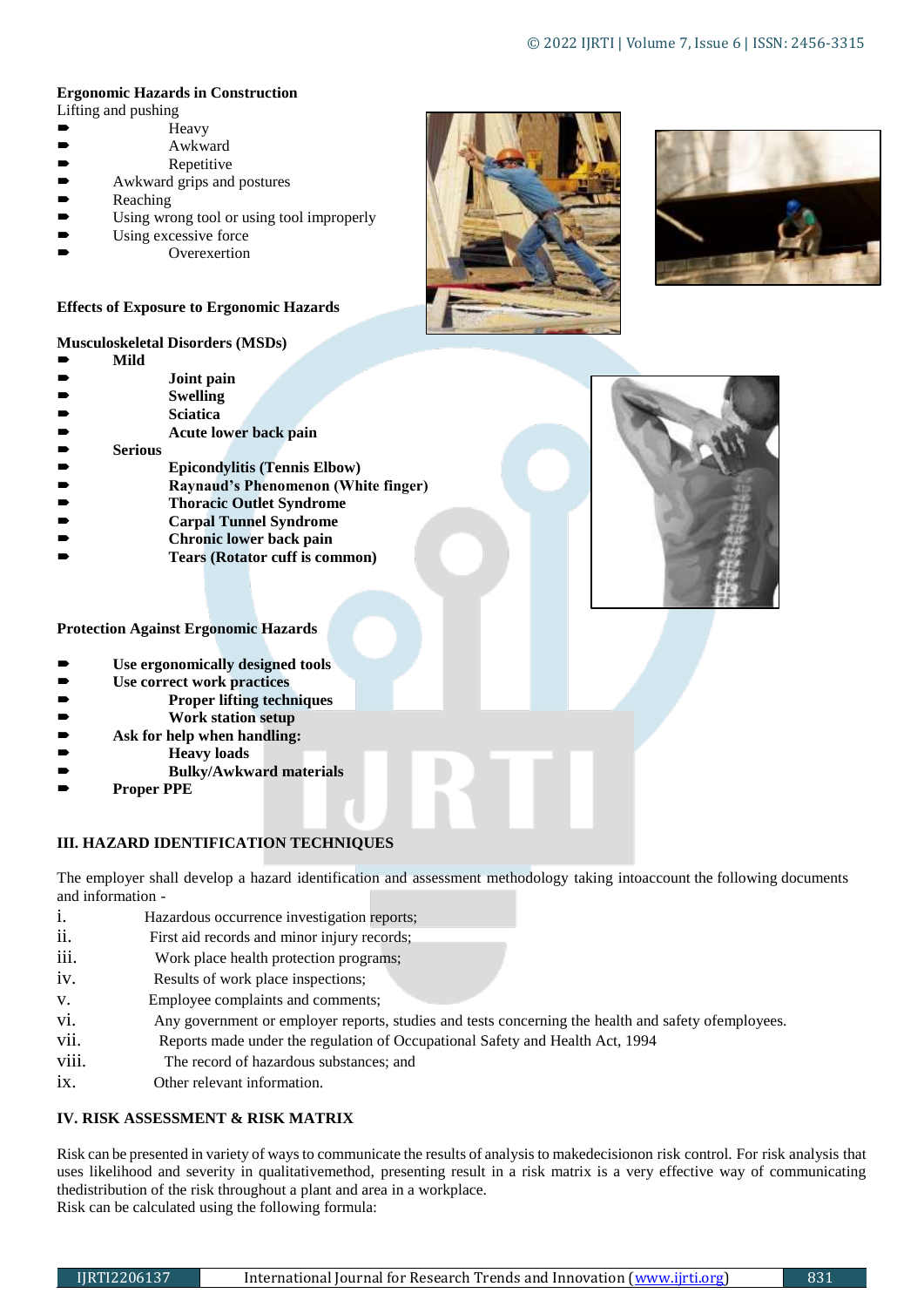#### $L \times S$  = Relative Risk $L$  = Likelihood  $S =$  Severity

#### **RISK MATRIX**

The key to identification, allocation and mitigation of hazards and evaluating as to how the documentation of the project reflects adequately the requirements relating to hazard identification and management is the preparation of an adequate and comprehensive risk matrix.

A risk matrix is essentially a table

| <b>RISK MATRIX</b> |                 |                    |                                                                |                                                                  |             |           |
|--------------------|-----------------|--------------------|----------------------------------------------------------------|------------------------------------------------------------------|-------------|-----------|
|                    | Very Likely - 5 | 5                  | <b>10</b>                                                      | 15                                                               | 20          | 25        |
|                    | Likely - 4      | 4                  | $\bf{8}$                                                       | 12                                                               | 16          | 20        |
|                    | Possible - 3    | 3                  | 6                                                              | 9                                                                | <b>12</b>   | 15        |
| PROBABILITY        | Unlikely - 2    | 2                  | 4                                                              | 6                                                                | 8           | <b>10</b> |
|                    | Very Unlikely - |                    | $\overline{2}$                                                 | 3                                                                | 4           | 5         |
|                    | 1               |                    |                                                                |                                                                  |             |           |
|                    |                 |                    | 2                                                              | 3                                                                | 4           | 5         |
|                    |                 | Negligible         | <b>Slight</b>                                                  | <b>Moderate</b>                                                  | <b>High</b> | Very High |
|                    |                 |                    | <b>SEVERITY</b> L                                              |                                                                  |             |           |
|                    | <b>Risk</b>     | <b>Risk Level</b>  |                                                                | <b>Action</b>                                                    |             |           |
|                    | 1 to 6          | <b>Low Risk</b>    | May be acceptable but review task to see if risk can bereduced |                                                                  |             |           |
|                    |                 |                    | further                                                        |                                                                  |             |           |
|                    |                 |                    |                                                                |                                                                  |             |           |
|                    | 8 to 12         | <b>Medium Risk</b> |                                                                | Task should only be undertaken with appropriatemanagement        |             |           |
|                    |                 |                    |                                                                | authorization after consultation with specialist personnel and   |             |           |
|                    |                 |                    |                                                                |                                                                  |             |           |
|                    | 15 to 25        | <b>High Risk</b>   |                                                                | Task must not proceed. It should be redefined or further control |             |           |
|                    |                 |                    | measures put in place to reduce risk. The controls should be   |                                                                  |             |           |
|                    |                 |                    |                                                                |                                                                  |             |           |

# **V. LIKELIHOOD OF AN OCCURANCE**

This value is based on the likelihood of an event occurring. You may ask the question "How many times has this event happened in the past?" Assessing likelihood is based worker experience, analysis or measurement. Likelihood levels range from "most likely "to "inconceivable." For example, a small spill of bleach from a container when filling aspray bottle is most likely to occur during every shift. Alternatively, a leak of diesel fuelfrom a secureholding tank may be less probable.

| <b>LIKELIHOOD</b>    | <b>EXAMPLE</b>                                      | <b>RATING</b> |
|----------------------|-----------------------------------------------------|---------------|
| Most likely          | The most likely result of the                       |               |
|                      | hazard/event being realized                         |               |
| <b>Possible</b>      | Has<br>- of<br>chance<br>good<br>a                  |               |
|                      | occurring and is not unusual                        |               |
| <b>Conceivable</b>   | Might be occur at some time in future               | 3             |
| <b>Remote</b>        | Has not been known to occurafter many               |               |
|                      | years                                               |               |
| <b>Inconceivable</b> | Is practically impossible and has never<br>occurred |               |

#### **VI. SEVERITY OF HAZARD**

Severity can be divided into five categories. Severity is based upon an increasing levelof severity to an individual's health, the environment, or to property. Table B indicatesseverity by using the following table: